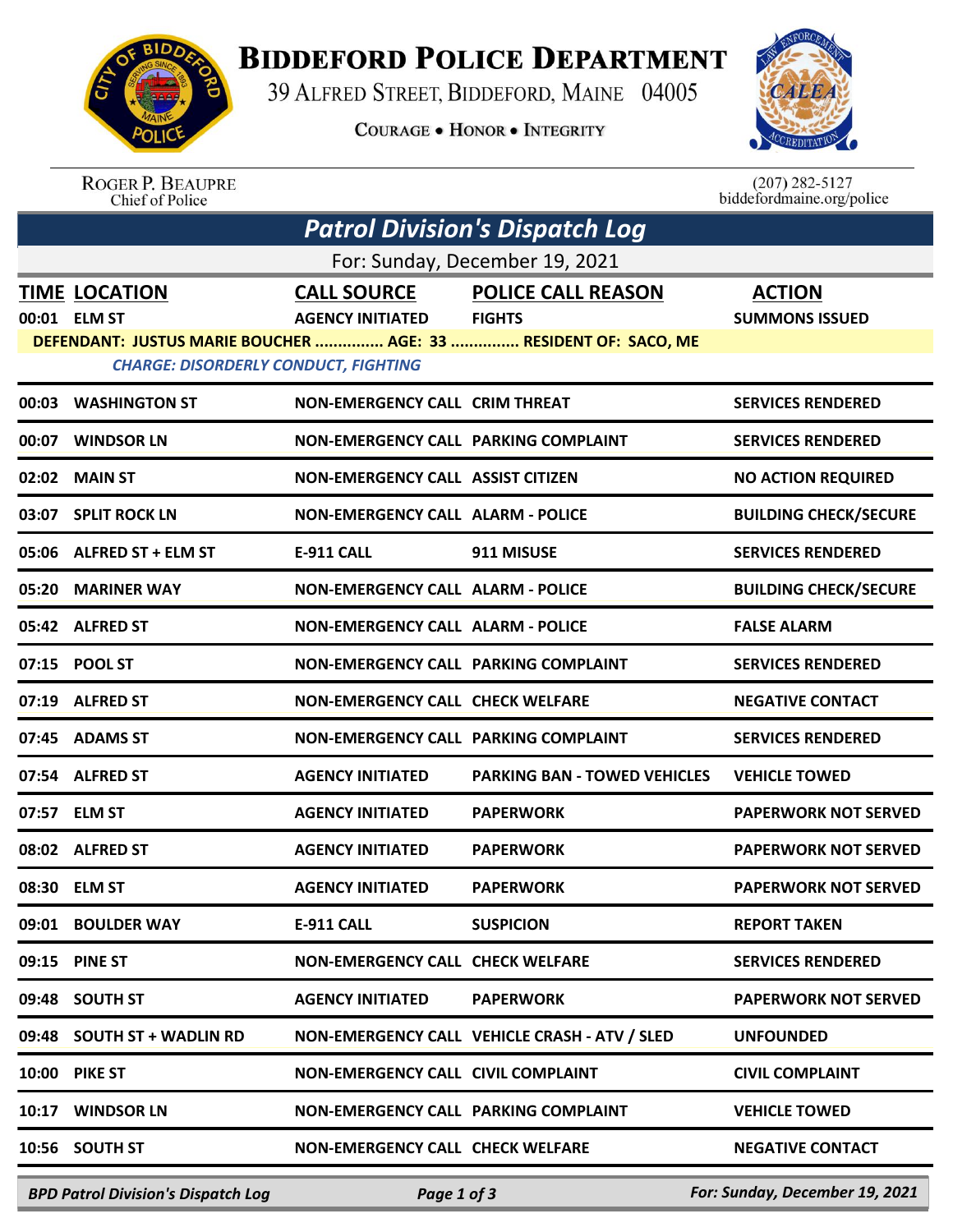|                                                                                                                  | 18:51 AMHERST ST                                |                                             | NON-EMERGENCY CALL CRIM THREAT / TERRORIZING   | <b>REPORT TAKEN</b>          |  |  |
|------------------------------------------------------------------------------------------------------------------|-------------------------------------------------|---------------------------------------------|------------------------------------------------|------------------------------|--|--|
| DEFENDANT: MARCUS T BUZZELL  AGE: 28  RESIDENT OF: BIDDEFORD, ME<br><b>CHARGE: VIOLATION OF PROTECTIVE ORDER</b> |                                                 |                                             |                                                |                              |  |  |
|                                                                                                                  | 18:23 ADAMS ST                                  | <b>E-911 CALL</b>                           | <b>FIGHTS</b>                                  | <b>SUMMONS ISSUED</b>        |  |  |
|                                                                                                                  | 17:54 HILL ST                                   | E-911 CALL                                  | 911 MISUSE                                     | <b>NEGATIVE CONTACT</b>      |  |  |
|                                                                                                                  | 17:40 PRECOURT ST + MOUNTAIN R AGENCY INITIATED |                                             | <b>DISABLED VEHICLE</b>                        | <b>SERVICES RENDERED</b>     |  |  |
|                                                                                                                  | 17:10 PINE ST                                   | <b>E-911 CALL</b>                           | <b>DISTURBANCE / NOISE</b>                     | <b>SERVICES RENDERED</b>     |  |  |
|                                                                                                                  | 17:07 CLEAVES ST                                | <b>AGENCY INITIATED</b>                     | <b>PAPERWORK</b>                               | <b>PAPERWORK NOT SERVED</b>  |  |  |
|                                                                                                                  | 17:00 CENTER ST                                 | NON-EMERGENCY CALL PARKING COMPLAINT        |                                                | <b>SERVICES RENDERED</b>     |  |  |
| 16:49                                                                                                            | <b>BIRCH ST</b>                                 | <b>NON-EMERGENCY CALL ASSAULT</b>           |                                                | <b>SERVICES RENDERED</b>     |  |  |
|                                                                                                                  | 16:43 ALFRED ST                                 | <b>AGENCY INITIATED</b>                     | <b>PAPERWORK</b>                               | <b>PAPERWORK NOT SERVED</b>  |  |  |
|                                                                                                                  | 16:37 MAIN ST                                   | <b>AGENCY INITIATED</b>                     | <b>PAPERWORK</b>                               | <b>PAPERWORK NOT SERVED</b>  |  |  |
|                                                                                                                  | 16:30 ALFRED ST                                 | <b>WALK-IN AT STATION</b>                   | <b>PAPERWORK</b>                               | <b>NO ACTION REQUIRED</b>    |  |  |
|                                                                                                                  | 16:20 POMERLEAU ST                              | <b>AGENCY INITIATED</b>                     | <b>PAPERWORK</b>                               | <b>PAPERWORK NOT SERVED</b>  |  |  |
|                                                                                                                  | 16:08 ELM ST                                    | <b>AGENCY INITIATED</b>                     | <b>PAPERWORK</b>                               | <b>PAPERWORK SERVED</b>      |  |  |
|                                                                                                                  | <b>16:04 LESTER B ORCUTT BLVD</b>               | <b>AGENCY INITIATED</b>                     | <b>ROAD HAZARD</b>                             | <b>NO ACTION REQUIRED</b>    |  |  |
|                                                                                                                  | <b>15:34 WASHINGTON ST</b>                      | <b>NON-EMERGENCY CALL THEFT</b>             |                                                | <b>UNFOUNDED</b>             |  |  |
|                                                                                                                  | 15:27 GOVE ST                                   | <b>NON-EMERGENCY CALL PARKING COMPLAINT</b> |                                                | <b>PARKING TICKET ISSUED</b> |  |  |
|                                                                                                                  | 15:24 PIERSONS LN                               | NON-EMERGENCY CALL PARKING COMPLAINT        |                                                | <b>GONE ON ARRIVAL</b>       |  |  |
|                                                                                                                  | 15:00 PINE ST                                   | NON-EMERGENCY CALL ESCORTS / RELAYS         |                                                | <b>SERVICES RENDERED</b>     |  |  |
|                                                                                                                  | <b>14:20 MAIN ST</b>                            |                                             | <b>NON-EMERGENCY CALL MENTAL ILLNESS CASES</b> | <b>SERVICES RENDERED</b>     |  |  |
|                                                                                                                  | 13:58 SACO FALLS WAY                            | <b>NON-EMERGENCY CALL HARASSMENT</b>        |                                                | <b>SERVICES RENDERED</b>     |  |  |
|                                                                                                                  | 13:09 HEALTHCARE DR                             | <b>NON-EMERGENCY CALL ALARM - POLICE</b>    |                                                | <b>FALSE ALARM</b>           |  |  |
|                                                                                                                  | 12:51 ALFRED ST                                 | <b>NON-EMERGENCY CALL ALL OTHER</b>         |                                                | <b>SERVICES RENDERED</b>     |  |  |
|                                                                                                                  | 12:40 ADAMS ST                                  | <b>AGENCY INITIATED</b>                     | <b>PARKING COMPLAINT</b>                       | <b>PARKING TICKET ISSUED</b> |  |  |
|                                                                                                                  | 11:59 ST MARYS ST                               | <b>NON-EMERGENCY CALL PARKING COMPLAINT</b> |                                                | <b>NO ACTION REQUIRED</b>    |  |  |
|                                                                                                                  | 11:26 HIGH ST                                   | <b>AGENCY INITIATED</b>                     | <b>ASSIST: MEDICAL</b>                         | <b>NO TRANSPORT</b>          |  |  |
|                                                                                                                  | <b>TIME LOCATION</b>                            | <b>CALL SOURCE</b>                          | <b>POLICE CALL REASON</b>                      | <b>ACTION</b>                |  |  |